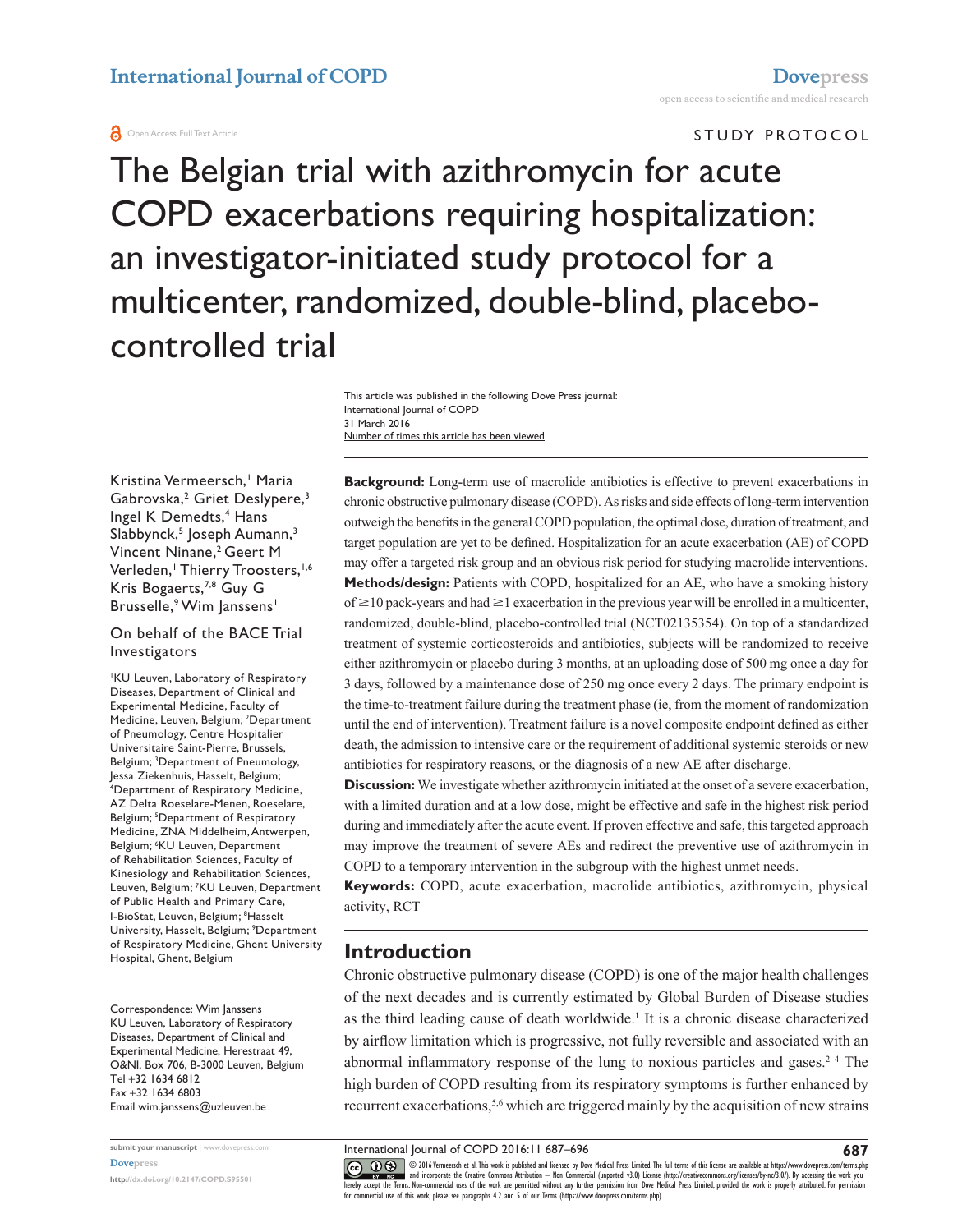**[Dovepress](www.dovepress.com)**

of respiratory pathogens or an increase in the concentration of bacteria colonizing the lower airways.<sup> $7-9$ </sup> Known to drive progressive lung function decline and physical inactivity, these acute events contribute significantly to morbidity and mortality, and the resulting hospitalizations impose a significant strain on health care resource utilization.<sup>10,11</sup>

Although the spectrum of available COPD treatments reduces the frequency of exacerbations by approximately  $20\% - 30\%$ ,<sup>12–15</sup> they are insufficient as many patients still experience at least one exacerbation a year of which onequarter requires hospitalization. A recent large European audit on COPD exacerbations in hospitalized patients revealed that these events were associated with 12% mortality and 35% risk of readmission within 3 months after discharge.16 It is needless to argue that our current acute interventions are lacking effectiveness in a substantial proportion of the COPD admissions and that new interventions in this particular subset of patients are warranted. Bacterial infections are responsible for around half of the acute exacerbations (AEs) of COPD.17 Current guidelines therefore recommend antibiotic therapy for patients with more severe symptoms, with treatment typically lasting 5–7 days. Although such intervention has shown to reduce the risk of subsequent exacerbations, relapse is common with some patients remaining at high risk for recurrent episodes for several weeks after the initial event. Failure may be related to inadequate antibiotic efficacy, but even with effective bacterial eradication, or in case of noninfectious events, increased airway inflammation may persist for a prolonged period after discharge and will likely promote recurrence.<sup>9</sup> Epidemiological data confirm that the risk for subsequent events peaks drastically during 90 days after discharge and clearly increases with every following hospital admission.18 Disrupting the vicious cycle of one severe exacerbation introducing a subsequent one is therefore a promising interventional strategy.

Several randomized clinical trials have shown benefits of long-term macrolide treatment in a variety of chronic respiratory diseases, particularly in diffuse panbronchiolitis, cystic fibrosis, bronchiolitis obliterans syndrome post-lung transplantation, and bronchiectasis.19–23 The potential of long-term macrolide treatment for preventing COPD exacerbations has been recently confirmed in a large randomized controlled trial showing that chronic azithromycin therapy over 1 year, on top of standard inhalation therapy, reduced the risk of exacerbations by ~30%.<sup>24</sup> However, the long-term use of this class of antibiotics is not recommended in all patients with COPD as it is inevitably associated with bacterial resistance and carries the risk for side effects such as hearing loss and life-threatening arrhythmias by the prolongation of the QT interval.25 Despite its potent effects and its proof of concept, uncertainty remains about the specific patient population that is most likely to benefit and also about the optimal dose and duration of the macrolide treatment.<sup>26</sup> For these reasons, a recent update of the international treatment recommendations for COPD by the Global Initiative for Chronic Obstructive Lung Disease (GOLD) still did not incorporate azithromycin in its therapeutic arsenal.4 Reducing the dose and time course of the azithromycin intervention, as well as restricting the treatment to a subgroup of patients with COPD with the highest risk for future exacerbations, may overcome some of these concerns, and would therefore be a major step forward to a targeted clinical use.25,27 Additionally, short courses of macrolides were shown to facilitate the weaning process in ventilator-associated pneumonia and to shorten the time to resolution of pneumonia by approximately 40%.<sup>28</sup> In AEs of asthma, 10 days of neomacrolides resulted in a significant symptom improvement compared to placebo.<sup>29</sup> In line with these immediate therapeutic benefits for other acute respiratory diseases, azithromycin therapy, initiated at the onset of acute COPD exacerbations requiring hospital admission, may also improve short-term outcomes of hospitalization and prevent early relapse.

In this randomized, double-blind, placebo-controlled trial, the main aim is to assess whether a targeted course of low-dose azithromycin for 3 months, initiated at the onset of a severe AE requiring hospitalization, might be effective and safe in the highest risk period, that is, during and immediately after the acute event.

#### Content

This paper describes the BACE (the Belgian trial with azithromycin for acute COPD exacerbations requiring hospitalization; *clinicaltrial.gov* number: NCT02135354) study design and its novel contributions to the current clinical research in the management of AEs of COPD. These include a study protocol designed to be embedded in a real-life hospitalization setting following an AE, assessing the efficacy and safety of a dose- and time-limited treatment with azithromycin for prevention in the highest risk period, not only during but also immediately after the acute event. Furthermore, as a primary endpoint, we evaluate the time-to-treatment failure, a novel combined clinical endpoint defined as either death, the admission to intensive care or requirement of additional systemic steroids or new antibiotics for respiratory reasons, or the diagnosis of a new AE after discharge.

## **Methodology** Study design

The BACE trial is an investigator-initiated, multicenter, randomized, double-blind, placebo-controlled trial. Besides the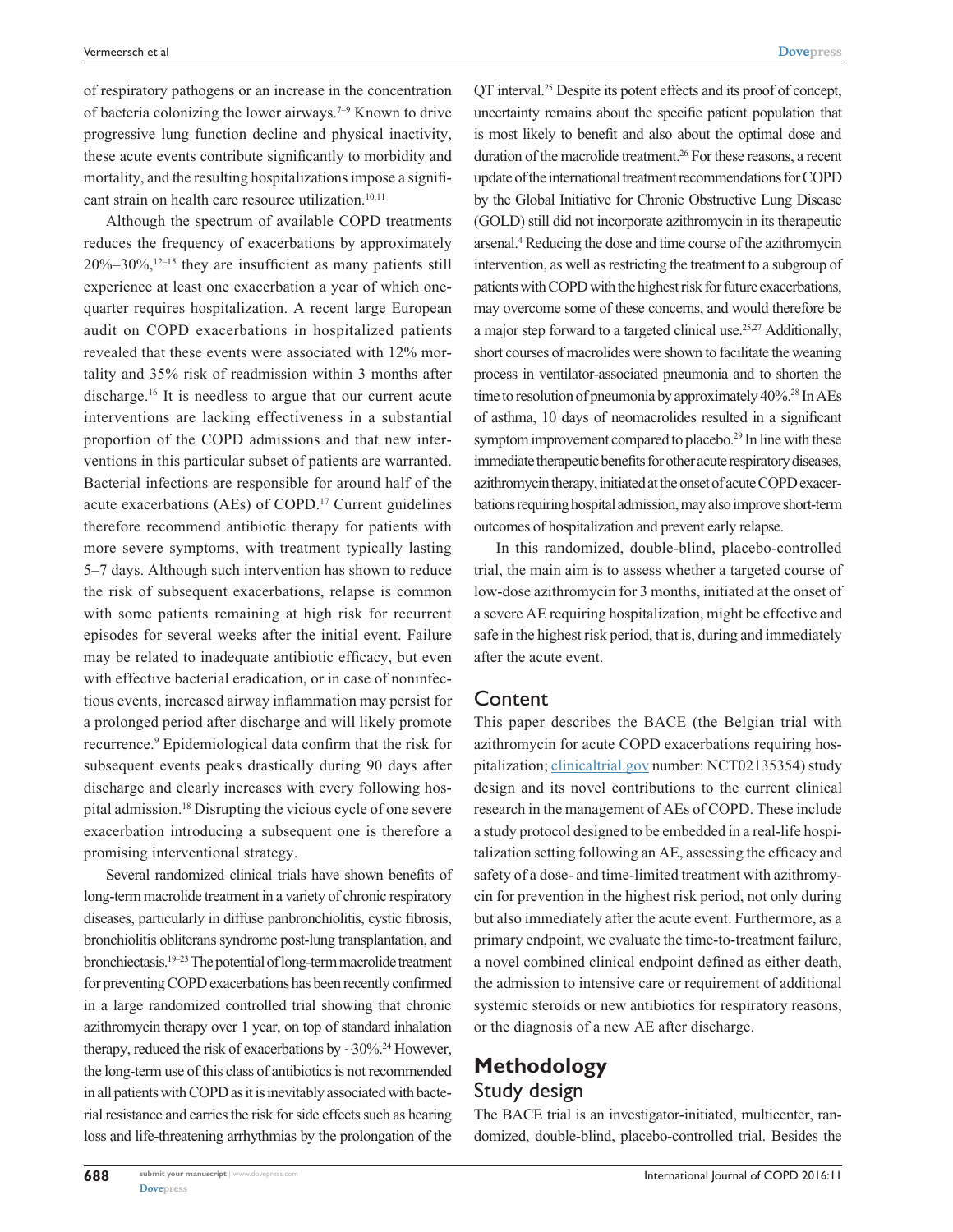lead center at the University Hospital in Leuven, patients will also be recruited from six academic and 13 nonacademic hospitals within Belgium. A maximum total of 500 patients will be enrolled by the established consortium within a 2-year inclusion period. The first patient was included in August 2014. The end of the trial is defined by the last visit of all included patients.

## Study population

All patients with COPD, 18 years or older, hospitalized for an AE and treated with standard therapy, will be asked to participate in the BACE trial.

In order to observe changes in the treatment (or treatment failure) during and after hospitalization, the GOLDrecommended therapy during an AE requiring hospitalization (which includes systemic steroids, antibiotics, and shortacting bronchodilators) $30$  was fixed to a standard regimen (Table 1). This regimen is in line with recent literature on the dose of systemic steroids<sup>31-33</sup> and the Infectious Diseases Advisory Board Belgian guidelines for antibiotic use in AEs of COPD requiring hospitalization.

## Inclusion and exclusion criteria

All patients must have an established diagnosis of COPD made by a medical doctor (based on clinical history and a pulmonary function test), with a history of  $\geq 1$  exacerbation in the preceding year for which a course of systemic steroids and/or

| <b>Table I</b> Fixed regimen of standard therapy for an acute COPD |  |  |  |
|--------------------------------------------------------------------|--|--|--|
| exacerbation requiring hospitalization                             |  |  |  |

| Therapy             | <b>Specifications</b>                              |
|---------------------|----------------------------------------------------|
| Systemic steroids   | Methylprednisolone 40 mg IV or 32 mg PO OD         |
|                     | for 5 days (switch IV to PO as soon as possible)   |
| Antibiotics         |                                                    |
| First choice        | Amoxi-Clavulanate 1 g IV QID or 2 g PO BID         |
|                     | for 7 days (or alternative regimen of 1 g IV QID   |
|                     | or 875/125 mg PO TID for 7 days)                   |
| <b>Alternatives</b> | Moxifloxacin 400 mg IV or 400 mg PO OD for         |
|                     | 5 days                                             |
| In case of:         | Intolerance or allergy to Amoxi-Clavulanate        |
|                     | Clinical failure on GP-initiated Amoxi-Clavulanate |
|                     | treatment                                          |
|                     | Anti-pseudomonas antibiotics                       |
| In case of:         | <b>Bronchiectasis</b>                              |
|                     | History of positive cultures for pseudomonas       |
|                     | High risk of pseudomonas                           |
|                     | Clinical failure on GP-initiated treatment         |
| Short-acting        | Via inhalation                                     |
| bronchodilators     |                                                    |
| Respiratory support | Oxygen                                             |
|                     | Noninvasive ventilation <sup>a</sup>               |
|                     | Mechanical ventilation <sup>a</sup>                |

Note: <sup>a</sup>Considered exclusion criteria if needed at the moment of randomization. **Abbreviations:** COPD, chronic obstructive pulmonary disease; IV, intravenous; PO, per os; OD, once a day; QID, four times a day; BID, two times a day; TID, three times a day; GP, general practitioner.

antibiotics was started, must be current or past smokers with a smoking history of  $\geq$ 10 pack-years, and must have a normal QTc value confirmed by an electrocardiogram taken at admission. Automated QTc values, calculated according to Bazett's formula, and predefined cutoff criteria, that is,  $\leq 450$  ms for male and  $\leq$ 470 ms for female, were used to determine the eligibility. The same formula was used throughout the patient's trial participation to evaluate QT prolongation.

The main exclusion criteria are contraindications to azithromycin, respiratory insufficiency at the moment of randomization, chronic systemic steroid use  $($  >4 mg methylprednisolone/day for  $\geq$  months), and the active use of macrolide antibiotics during  $\geq$  weeks preceding inclusion.

The full list of exclusion criteria is given in Table 2.

#### Intervention

Eligible patients consenting to participation will be randomized (1:1) to receive either azithromycin (Azitromycine CF; Centrafarm Nederland B.V., Etten-Leur, the Netherlands) or placebo tablets of identical appearance (Apotheek Haagse Ziekenhuizen, Den Haag, the Netherlands) on top of maximal standardized therapy. Within 48 hours after hospital admission, a 3-month treatment phase with azithromycin or placebo is initiated at an uploading dose of 500 mg once a day for 3 days and subsequently administered at a lower maintenance dose of 250 mg every 2 days for the remainder of the 90-day

#### **Table 2** Full list of exclusion criteria

|    | <b>Exclusion criteria</b>                                                |
|----|--------------------------------------------------------------------------|
| ı  | Mechanical or noninvasive ventilation at the moment                      |
|    | of randomization                                                         |
| 2  | Long QT interval on ECG: QTc $>450$ ms for male or $>470$ ms             |
|    | for female                                                               |
| 3  | History of life-threatening arrhythmias                                  |
| 4  | Myocardial infarction (NSTEMI or STEMI) less than 6 weeks                |
|    | before starting the study drug                                           |
| 5  | Unstable angina pectoris or acute myocardial infarction                  |
|    | (NSTEMI or STEMI) at admission                                           |
| 6  | Concomitant use of a drug with high risk for long QT interval and        |
|    | torsade de pointes (amiodarone, flecainide, procainamide, sotalol,       |
|    | droperidol, haldol, citalopram, other macrolides)                        |
| 7  | Documented uncorrected severe hypokalemia $(K^+ < 3.0 \text{ mmol/L})$   |
|    | or hypomagnesemia ( $Mg^{2+}$ <0.5 mmol/L)                               |
| 8  | Chronic systemic steroids $(>4$ mg methylprednisolone/day                |
|    | for $\geq$ 2 months)                                                     |
| 9  | Actual use of macrolides for at least 2 weeks                            |
| 10 | Allergy to macrolides                                                    |
| П  | Active cancer treatment                                                  |
| 12 | Life expectancy $<$ 3 months                                             |
| 13 | Pregnant or breast-feeding subjects. Woman of childbearing               |
|    | potential must have a pregnancy test performed and a negative            |
|    | result must be documented before starting the treatment                  |
|    | Abbreviations: ECG electrocardiogram: NSTEML non ST elevation myocardial |

**Abbreviations:** ECG, electrocardiogram; NSTEMI, non-ST elevation myocardial infarction; STEMI, ST elevation myocardial infarction.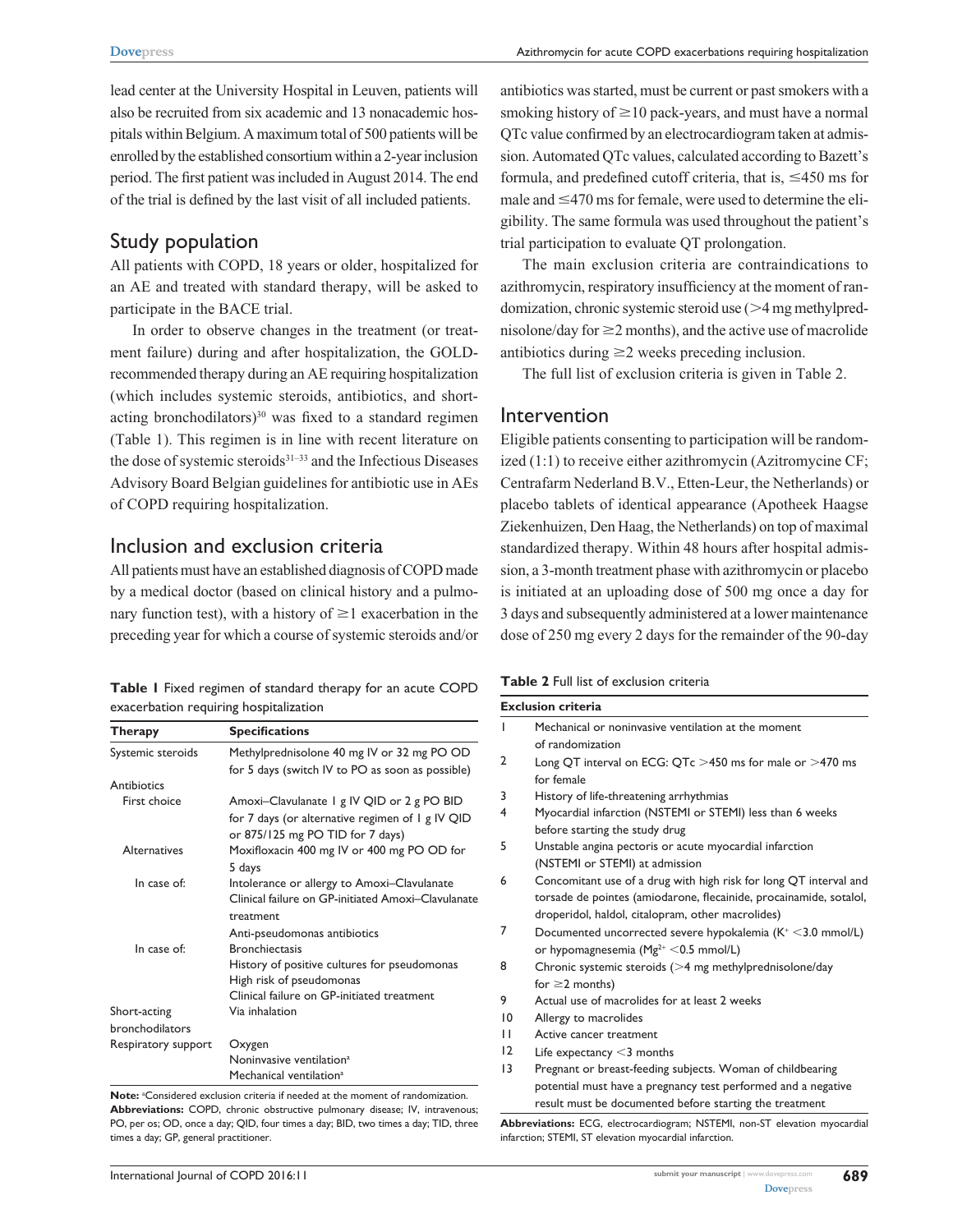treatment period. Patients will then be followed up for an additional 6 months to evaluate the recurrence rate after the withdrawal of study drug.

The BACE trial study design is presented in Figure 1.

# Rationale for duration and dose of azithromycin

In 2011, Albert et al showed that azithromycin reduces the risk of future COPD exacerbations by ∼30% on top of standard inhalation therapy when given chronically for over a year at a dose of 250 mg once daily. Careful observation of the data revealed that a major part of the reduction in exacerbations is already obtained within 90 days after treatment onset. Thereafter, the curves representing the proportion of patients free from AEs may still diverge, whereas after 6 months of treatment, a more steady and equal decline for both the placebo and intervention arm are reached.24 Remarkably, in the study by Wong et al on the reduction of exacerbations in bronchiectasis, in which azithromycin was stopped after 6 months of treatment, benefits persisted for another 6 months of follow-up.23 It indicates that the withdrawal of azithromycin after prolonged intake of 3–6 months is reasonable to consider and sufficient for interrupting the circle of inflammation, infection, and relapse.

In addition to the optimal duration for the azithromycin intervention, uncertainty remains about the ideal dose to target therapeutic serum and tissue levels.<sup>26</sup> Earlier pharmacokinetic studies have found that a dose of 500 mg corresponded to serum peak levels of 0.4  $\mu$ g/mL with a half-life of 40–68 hours. With repeated administration, lung tissue levels increased 75-fold and persisted even after serum levels declined.34,35 Therefore, several experts believe that 250 mg of azithromycin three times weekly is probably sufficient to obtain all therapeutic benefits while reducing potential side effects, although there are no specific data to support this in COPD.25,36

## Objectives and endpoints

The primary objective is to prove the effectiveness of azithromycin on top of maximal standardized therapy in the acute treatment of COPD exacerbations that require hospitalization. A secondary objective is to prove the safety, without losing effectiveness, by reducing the dose and duration of a current and everlasting treatment.

The primary clinical efficacy endpoint is the time-totreatment failure and will be evaluated within the period from randomization (day 1, from 1 hour after the first intake of study drug) until the end of intervention (day 90, 24 hours after the last intake of study drug). By using this endpoint, the potential short-term benefits of acute macrolide treatment, as well as the long-term benefits of prolonged treatment, are utilized. The combined endpoint is defined as either death, the admission to intensive care



#### **Figure 1** The BACE trial study design.

**Abbreviations:** BACE, the Belgian trial with azithromycin for acute COPD exacerbations requiring hospitalization; COPD, chronic obstructive pulmonary disease; D1, day 1; D1–3, days 1–3; D4–90, days 4–90; D270, day 270; OD, once a day.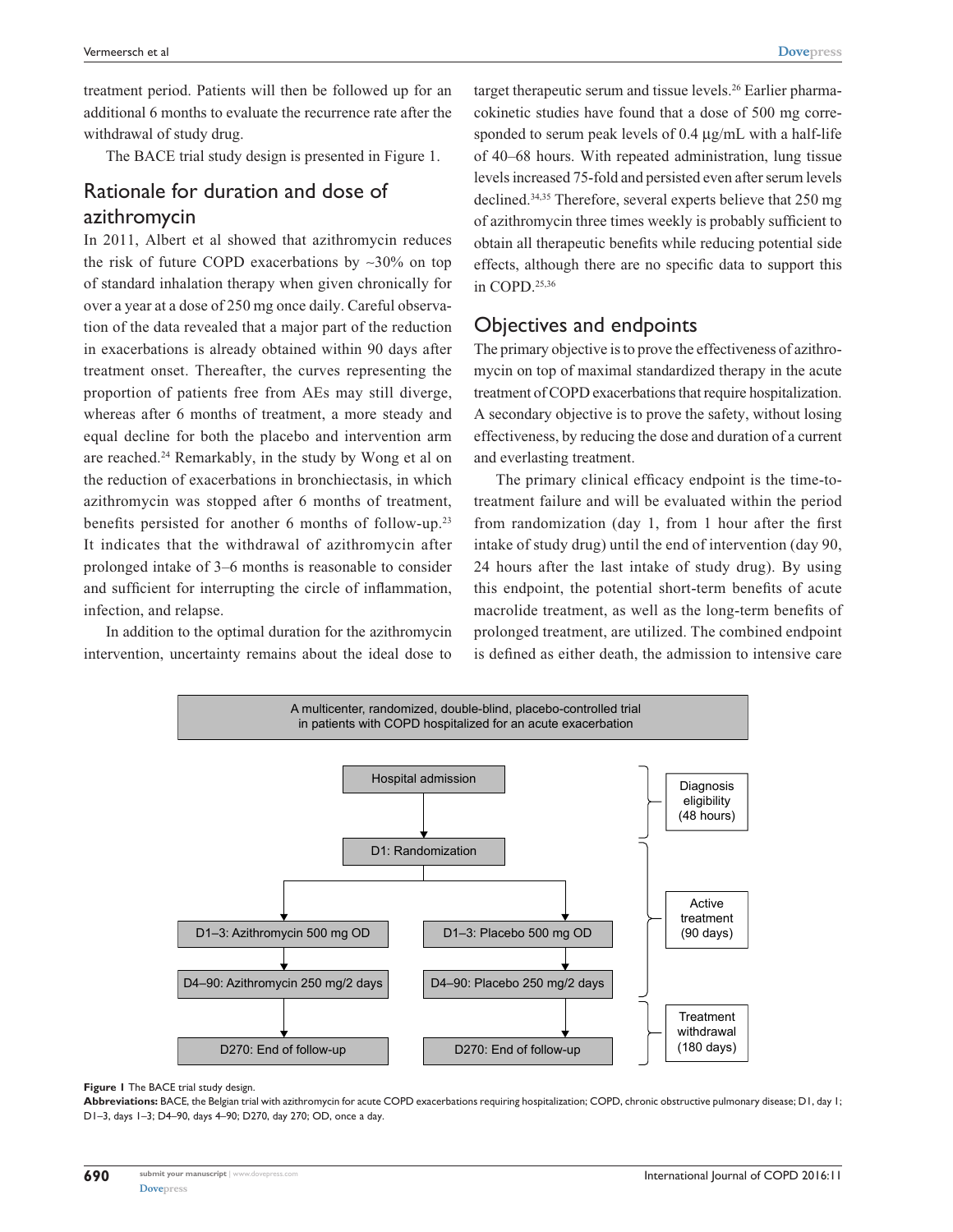or the requirement of additional systemic steroids or new antibiotics for respiratory reasons, or the diagnosis of a new AE of COPD after discharge. Each of the components in the combined endpoint bears the same weight; once one is fulfilled, the primary endpoint is met. The use of this combined endpoint of treatment failure in the first 3 months is in line with earlier studies on the efficacy of systemic steroids during the  $AE^{37}$  and will avoid arbitrary clinical decisions on whether recurrent symptoms or therapy needed is related to an incomplete resolution or to a new acute event.

Key secondary endpoints are the number of clinical failures at day 90, symptom COPD Assessment Test (CAT) score at day 90, and total days of steroid use at day 90. Other main secondary endpoints are the key secondary endpoints at day 270 and endpoints assessed at the end of intervention (day 90) and the end of follow-up (day 270) including time to new exacerbation, number of new exacerbations, total days of hospitalization, total days of intensive care, quality-of-life (European Quality-of-Life – 5 Dimensions [EQ5D] questionnaire) and symptom assessments (CAT, modified Medical Research Council, and the Speech, Spatial, and Qualities of Hearing Scale – 5 Items questionnaires), forced expiratory volume in 1 second, total dose of systemic steroids, total days of antibiotic use, number of home physician contacts, and average costs of hospitalization.

# Randomization and masking

Patients will be randomly assigned in a 1:1 ratio to receive either azithromycin or placebo, with a permuted block size of ten and sequential assignment, stratified by the center. Randomization and distribution of the study drug are performed by the hospital pharmacy of the University Hospital of Ghent based on an online generated randomization schedule [\(http://www.randomization.com\)](http://www.randomization.com). Unique randomization codes are locally obtained through a secured Web-based program. Participants, investigators, and research assistants are blinded to treatment allocation.

# Clinical procedures

The study protocol is designed to be embedded in a real-life hospitalization setting following an AE. All screening tests to assess eligibility are part of the routine assessment in the emergency department. After initiating the intervention, study visits are scheduled to coincide with clinical routine practice in Belgium.

The study consists of the following visits that occur during hospitalization: randomization (day 1 is the first day of study drug administration), start of maintenance dose (day 4, +3-day window allowed for all actions with the exception of switching from the uploading to the maintenance dose), and day of discharge (day *X*, left at investigators discretion). After discharge, subjects will be followed at the outpatient department at 1 month after discharge (day *X* +28, +14-day window), the end of intervention (day 90, allowed from day 86 up to day 105), and the end of follow-up (day 270, +14-day window). Telephone calls are scheduled bimonthly (day 150 and day 210, ±7-day window) between the end of intervention and the end of follow-up. Patients are instructed to complete a diary with biweekly questionnaires for symptom evaluation, medication changes and the detection of new exacerbations, general practitioner visits, or new hospitalizations. Adherence is assessed by study drug accountability and diary completion. Data collected at each visit are shown in Table 3. Performed in addition to clinical routine are the following tests: for the assessment of the impact of COPD – CAT questionnaire; level of dyspnea – modified Medical Research Council questionnaire; quality of life – EQ5D questionnaire; antibiotic resistance – bacterial and fungal culture on spontaneous sputum samples; cardiac toxicity – electrocardiogram; and the screening of hearing decrement – the Speech, Spatial and Qualities of hearing scale – 5-item questionnaire.

# **Substudies** PROactive substudy

During and after AEs, patients with COPD are profoundly inactive and failure to increase physical activity (PA) is associated with relapse. Moreover, physical inactivity is known to be associated with cardiovascular and metabolic morbidity and is one of the strongest predictors of mortality in COPD.<sup>6</sup> Recurrent AEs have a deleterious impact on PA and treatments implemented to reduce the burden of an AE may spin off in faster recovery of PA.

In a subgroup of the BACE trial, PA levels will be addressed with easy-to-wear portable devices (DynaPort®; McRoberts B.V., the Hague, the Netherlands), recently thoroughly validated by the PROactive consortium for the use in COPD.38 We hypothesize that with an effective medical intervention, differences in the recovery of PA will be appreciated when measuring 30 subjects in each treatment arm, offering considerable benefits in the long run.

Randomized patients willing to participate in the substudy will not only follow the standard protocol but also wear the activity monitor for 7 days after discharge (day *X*), at the end of intervention (day 90) and at the end of follow-up (day 270). This device is not only registering PA for 7 days but is also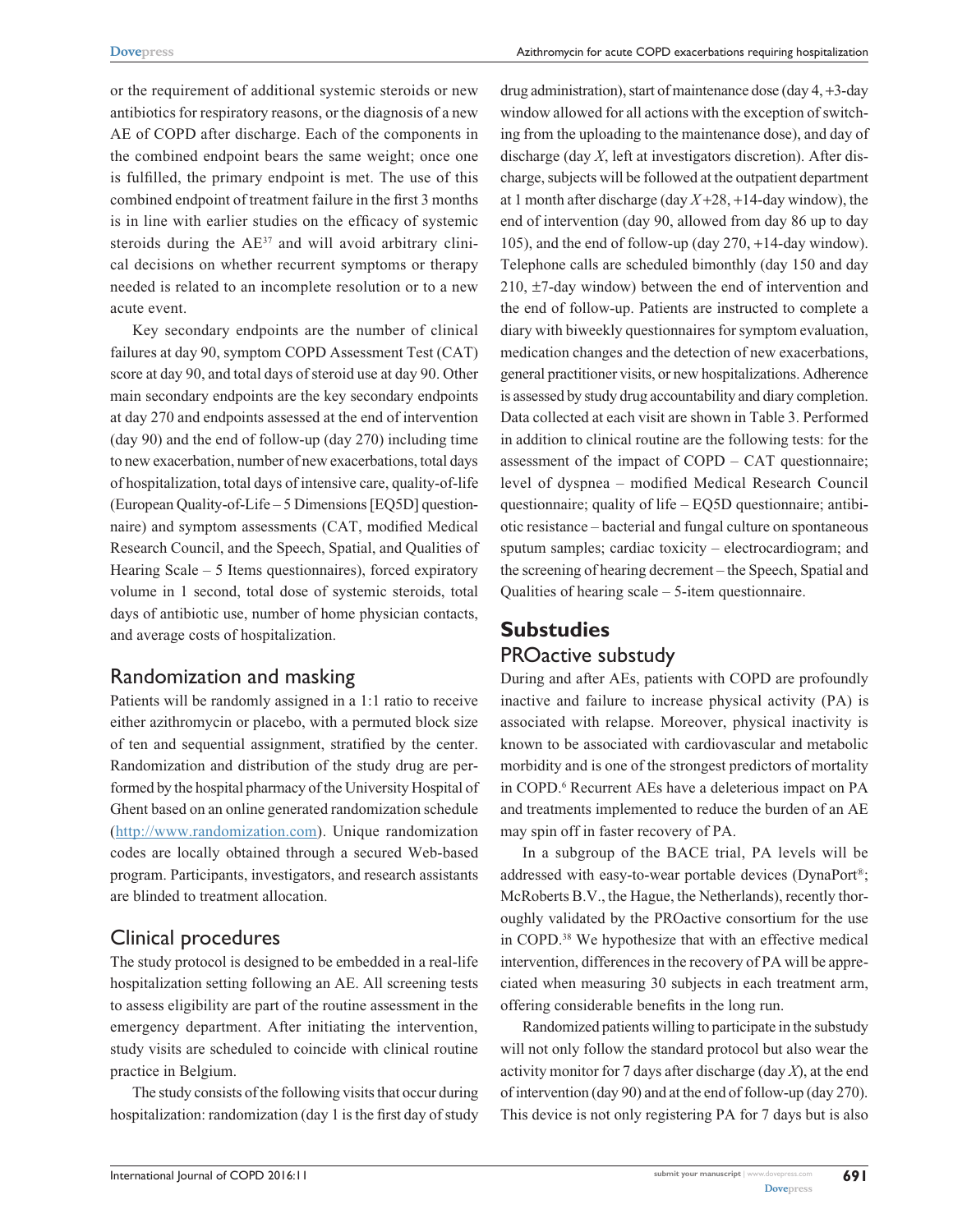| Assessment                                                                                                                                                                                                                                                                                                                                                                                                                                                                                                                                                                                                                                                                                                                                                                                                            | Visit                      |                                       |                                               |                                               |                                          |                                                                                                                                                 |                            |                            |                                               |
|-----------------------------------------------------------------------------------------------------------------------------------------------------------------------------------------------------------------------------------------------------------------------------------------------------------------------------------------------------------------------------------------------------------------------------------------------------------------------------------------------------------------------------------------------------------------------------------------------------------------------------------------------------------------------------------------------------------------------------------------------------------------------------------------------------------------------|----------------------------|---------------------------------------|-----------------------------------------------|-----------------------------------------------|------------------------------------------|-------------------------------------------------------------------------------------------------------------------------------------------------|----------------------------|----------------------------|-----------------------------------------------|
|                                                                                                                                                                                                                                                                                                                                                                                                                                                                                                                                                                                                                                                                                                                                                                                                                       | (48 hours)<br>Screening    | Randomization<br>(DI, within          | Switch to                                     | discharge (DX,<br>Day of                      | Control visit I:<br>I month after        | Control visit 2: End<br>of intervention                                                                                                         | call   (D150,<br>Telephone | call 2 (D210,<br>Telephone | End of follow-up<br>Control visit 3:          |
|                                                                                                                                                                                                                                                                                                                                                                                                                                                                                                                                                                                                                                                                                                                                                                                                                       |                            | hospital admission)<br>48 hours after | max 72 hours)<br>maintenance<br>dose $(D4, +$ | at investigators<br>discretion)               | discharge $(DX + 28,$<br>+14-day window) | day 86 until day 105)<br>(D90, allowed from                                                                                                     | window)<br>$±7$ -day       | window)<br>$±7-day$        | (D270, +14-day<br>window)                     |
| Chest X-ray                                                                                                                                                                                                                                                                                                                                                                                                                                                                                                                                                                                                                                                                                                                                                                                                           | ×                          |                                       |                                               |                                               |                                          |                                                                                                                                                 |                            |                            |                                               |
|                                                                                                                                                                                                                                                                                                                                                                                                                                                                                                                                                                                                                                                                                                                                                                                                                       |                            |                                       |                                               |                                               |                                          |                                                                                                                                                 |                            |                            |                                               |
| CC<br>EC                                                                                                                                                                                                                                                                                                                                                                                                                                                                                                                                                                                                                                                                                                                                                                                                              |                            |                                       | $\times$                                      |                                               | $\hat{\times}$                           | $\mathring{\times}$                                                                                                                             |                            |                            | $\left(\bigtimes^{a,b}\right)$                |
| Arterial blood gas                                                                                                                                                                                                                                                                                                                                                                                                                                                                                                                                                                                                                                                                                                                                                                                                    | $\times$ $\times$ $\times$ |                                       |                                               |                                               |                                          |                                                                                                                                                 |                            |                            |                                               |
| Laboratory <sup>c</sup>                                                                                                                                                                                                                                                                                                                                                                                                                                                                                                                                                                                                                                                                                                                                                                                               |                            |                                       | $\times$                                      |                                               |                                          |                                                                                                                                                 |                            |                            |                                               |
| Spontaneous sputum sample                                                                                                                                                                                                                                                                                                                                                                                                                                                                                                                                                                                                                                                                                                                                                                                             | $\times$                   |                                       |                                               |                                               |                                          |                                                                                                                                                 |                            |                            |                                               |
| Pre- and post-bronchodilator                                                                                                                                                                                                                                                                                                                                                                                                                                                                                                                                                                                                                                                                                                                                                                                          |                            |                                       |                                               | $\mathring{\mathsf{x}}$ $\times$              |                                          | $\mathbb{\mathsf{X}} \times$                                                                                                                    |                            |                            | $\mathbb{\mathsf{X}} \times$                  |
| spirometry                                                                                                                                                                                                                                                                                                                                                                                                                                                                                                                                                                                                                                                                                                                                                                                                            |                            |                                       |                                               |                                               |                                          |                                                                                                                                                 |                            |                            |                                               |
| Eligibility + informed consent                                                                                                                                                                                                                                                                                                                                                                                                                                                                                                                                                                                                                                                                                                                                                                                        | $\times$                   |                                       |                                               |                                               |                                          |                                                                                                                                                 |                            |                            |                                               |
| Anamnesis + medical history                                                                                                                                                                                                                                                                                                                                                                                                                                                                                                                                                                                                                                                                                                                                                                                           |                            | ×                                     |                                               |                                               |                                          |                                                                                                                                                 |                            |                            |                                               |
| Current respiratory                                                                                                                                                                                                                                                                                                                                                                                                                                                                                                                                                                                                                                                                                                                                                                                                   |                            | $\times$                              |                                               | $\times$                                      |                                          | $\times$                                                                                                                                        |                            |                            | $\times$                                      |
| medication                                                                                                                                                                                                                                                                                                                                                                                                                                                                                                                                                                                                                                                                                                                                                                                                            |                            |                                       |                                               |                                               |                                          |                                                                                                                                                 |                            |                            |                                               |
| Vital parameters                                                                                                                                                                                                                                                                                                                                                                                                                                                                                                                                                                                                                                                                                                                                                                                                      | $\times$                   | $\times$                              | $\times$                                      |                                               |                                          |                                                                                                                                                 |                            |                            |                                               |
| mMRC + CAT questionnaire                                                                                                                                                                                                                                                                                                                                                                                                                                                                                                                                                                                                                                                                                                                                                                                              |                            | $\hat{x} \times \hat{x}$              | $\mathring{\times}$                           | $\hat{x} \times \hat{x}$                      | $\mathring{\times}$                      | $\hat{\times}$                                                                                                                                  | $\mathring{\times}$        | $\mathring{\times}$        | $\mathring{\times}$                           |
| EQ5D questionnaire                                                                                                                                                                                                                                                                                                                                                                                                                                                                                                                                                                                                                                                                                                                                                                                                    |                            |                                       |                                               |                                               |                                          |                                                                                                                                                 |                            |                            | $\mathring{\mathsf{x}} \mathring{\mathsf{x}}$ |
| SSQ5 questionnaire                                                                                                                                                                                                                                                                                                                                                                                                                                                                                                                                                                                                                                                                                                                                                                                                    |                            |                                       |                                               |                                               |                                          |                                                                                                                                                 |                            |                            |                                               |
| PROactive substudy                                                                                                                                                                                                                                                                                                                                                                                                                                                                                                                                                                                                                                                                                                                                                                                                    |                            |                                       |                                               |                                               |                                          | $\hat{\mathbf{x}} \times \hat{\check{\mathbf{x}}}^{\circ} \times \mathbf{x}$                                                                    |                            |                            | $(X^{b,q})$                                   |
| Study drug intake                                                                                                                                                                                                                                                                                                                                                                                                                                                                                                                                                                                                                                                                                                                                                                                                     |                            | $\times$                              |                                               |                                               |                                          |                                                                                                                                                 |                            |                            |                                               |
| Check therapy adherence                                                                                                                                                                                                                                                                                                                                                                                                                                                                                                                                                                                                                                                                                                                                                                                               |                            |                                       |                                               |                                               |                                          |                                                                                                                                                 | ×                          | ×                          | $\times$                                      |
| Check prim/s endpoint                                                                                                                                                                                                                                                                                                                                                                                                                                                                                                                                                                                                                                                                                                                                                                                                 |                            |                                       | $\times \times \times \times$                 | $\overbrace{\mathbb{X}}^{\mathbb{S}}$ x x x x | $\times\times\times\times$               |                                                                                                                                                 | $\times$ $\times$          | $\times$ $\times$          | $\times$                                      |
| Record (serious) adverse                                                                                                                                                                                                                                                                                                                                                                                                                                                                                                                                                                                                                                                                                                                                                                                              |                            |                                       |                                               |                                               |                                          |                                                                                                                                                 |                            |                            |                                               |
| events                                                                                                                                                                                                                                                                                                                                                                                                                                                                                                                                                                                                                                                                                                                                                                                                                |                            |                                       |                                               |                                               |                                          |                                                                                                                                                 |                            |                            |                                               |
| Diary instruction + overview                                                                                                                                                                                                                                                                                                                                                                                                                                                                                                                                                                                                                                                                                                                                                                                          |                            |                                       |                                               | $\times$                                      | $\times$                                 | $\times$                                                                                                                                        | $\times$                   | $\times$                   | $\times$                                      |
| HCO3-, Mg*; CRP, high-sensitive troponin T, 25-hydroxyvitamin D, total IgE, RAST aspergilus, IgG aspergilus, IgG aspergilus, <sup>4</sup> DynaPort® to be worn for 7 days and questionnaire to be completed on day 8 only if patient con<br>Notes: "ECG only to be performed at D270 if long QT, severe arrhythmia's, or severe conductance disturbances were present on ECG of D90; "est performed in addition to clinical routine; 'screening laboratory: hemoglobin, he<br>total white blood cell count and differentiation, platelets, creatinine, urea, Na*, Ne*, HCT; HCO3+, Mg*, AST, ALT, LDH, glucose, CRP, high-sensitive troponin T; D4 laboratory: total white blood cell count and differentiat<br>Abbreviations: ALT, alanine aminotransferase; AST, aspartate aminotransferase;<br>PROactive substudy. |                            |                                       |                                               |                                               |                                          | CAT, COPD Assessment Test; COPD, chronic obstructive pulmonary disease; CRP, C-reactive protein; D270; day 270; DX, day X; D1, day 1; D150, day |                            |                            |                                               |

ISO; D2I0, D30, day 90; ECG, electrocardiogram; EQ5D, European Quality-of-Life – 5 Dimensions; IgE, immunoglobulin E; IgG, immunoglobulin G; LDH, lactate deltydrogenase; mMRC, modified Medical Research Council; RAST,<br>radio 150; D210, day 210; D90, day 90; ECG, electrocardiogram; EQ5D, European Quality-of-Life – 5 Dimensions; IgE, immunoglobulin E; IgG, immunoglobulin G; LDH, lactate dehydrogenase; mMRC, modified Medical Research Council; RAST, radioallergosorbent test; SSQ5, Speech, Spatial and Qualities of Hearing Scale – 5-items.

Vermeersch et al

**Table 3** Data collected at each study visit

Table 3 Data collected at each study visit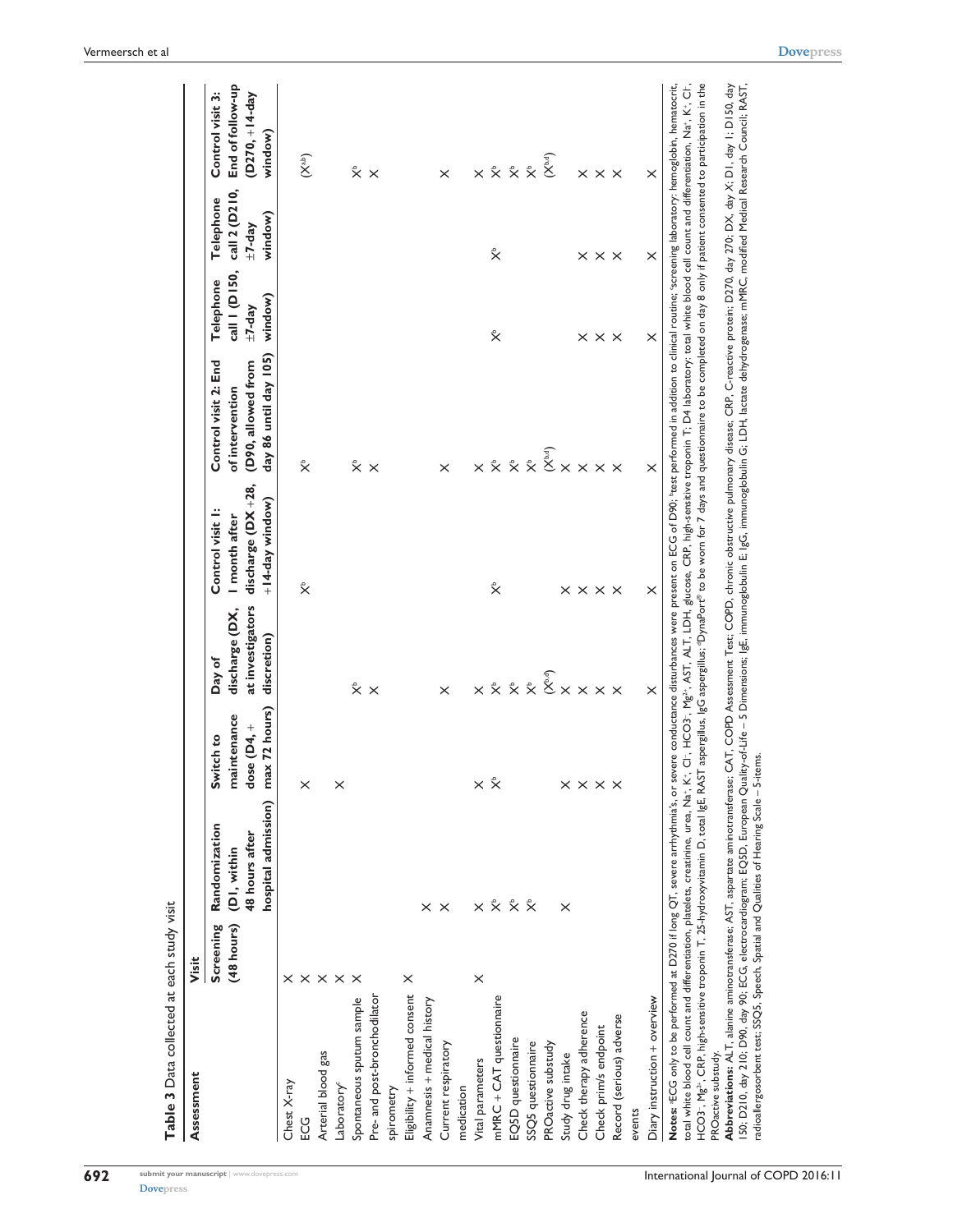coupled to a standardized and patient-validated questionnaire on physical activities, which needs to be filled out at day 8 to cover a recall period of 7 (monitored) days.

## Pharmacoeconomic substudy

A second subanalysis of the BACE trial will include a detailed cost-effectiveness study. This multicenter randomized trial executed in one country will provide an excellent tool for precise health economic assessments. In a first approach, rough estimates on savings of direct costs in the entire study cohort will be made by an evaluation of average costs in Flanders for a single hospitalization day at a respiratory ward, a day at intensive care, an emergency visit, a home physician contact, and for an antibiotic and/or steroid course. A more detailed cost-effectiveness and cost-utility analysis at 3-month and 9-month intervals will only be performed in case significant clinical benefits are found in favor of the active treatment.

For this purpose, medical resource use data will be collected not only retrospectively via hospital invoices (direct costs including medications, physician visits, laboratory tests, technical examinations, medical imaging, and hospital stay) but also prospectively via patient diaries, to cover direct and indirect costs (relating to time, convenience, and transportation) during the entire outpatient period and will be linked to the EQ5D scores.

# **Ethical approval**

The BACE trial is being carried out according to the Good Clinical Practice Guidelines and the principles of the Declaration of Helsinki. Documented approval has been obtained from the Leading Ethics Committee (Commissie Medische Ethiek UZ KU Leuven, Leuven, Belgium - affiliated to UZ KU Leuven) and the competent authority (Federaal Agentschap voor Geneesmiddelen en Gezondheidsproducten [Federal Agency for Medicines and Health Products], Brussels, Belgium). All patients must provide a written informed consent according to the International Conference on Harmonization Good Clinical Practice Guidelines and local legal requirements. Randomized patients, willing to participate in the PROactive and/or pharmacoeconomic substudy, will have to give an informed consent for the additional measures related to either of the substudies. However, individual patients can choose to opt out for these measures and only to participate in the medical intervention study, the BACE trial.

# **Statistics** Efficacy population

The primary endpoint will be evaluated in the intentionto-treat population, that is, all randomized patients. As a secondary analysis, the primary endpoint will also be evaluated in the per-protocol population (not including dropouts and including only patients with satisfactory adherence to the intake of the study drug).

# Sample size calculation

Two hundred and fifty subjects per group, 500 subjects in total, will yield 80% power to show a significant difference in the primary endpoint at a two-sided significance level of 0.05. Sample size calculation is based on a survival analysis using a logrank test assuming proportional hazards, a clinical failure in at least 45% of the placebo arm within 3 months (based on 35% readmissions in the Belgian COPD population in the European COPD audit,<sup>16</sup> a proportion of  $50\%$ with a new exacerbation within 4 months after randomization in the randomized trial with vitamin D enrolling similar but stable patients,<sup>39</sup> and a 20% treatment failure within 8 weeks in the MAESTRAL study looking at mild exacerbations<sup>40</sup>), a 35% relative improvement with azithromycin intervention (hazard ratio  $(HR) = 0.65$ ; HR of 0.73 for time to first exacerbation,<sup>24</sup> HR of 0.5 for time to the resolution of ventilator-associated pneumonia28), and taking into account a maximal amount of 25% of dropouts. After the inclusion of 125 patients, recruitment was somewhat lower than anticipated and the observed dropout was also lower  $(16/125)$  [12.8%]). Therefore, it was opted to foresee an interim analysis for efficacy and futility when 300 patients reach their 90-day follow-up. Assuming a lower dropout rate of 17% and the same other assumptions as mentioned earlier, the trial remains powered at 80% with a sample size of 500 patients and a total number of 177 events. Sample size calculation was done using EAST Version 6.3.

#### Interim analysis

As cardiac safety and the risk of QT prolongation are major concerns during an AE requiring hospital admission, an interim safety and efficacy analysis will be performed as soon as 300 patients have completed their 3-month visit. They will be tested for both efficacy and futility using the alpha- and beta-spending functions of O'Brien–Fleming.<sup>41</sup> The amount of information will be assessed by the number of observed events over the required number of 177 events to obtain 80% power. Full details will be available in a statistical analysis plan. These analyses will be performed by an independent safety committee consisting of a cardiologist and a statistician.

# Statistical analysis

All patients randomized will be analyzed according to the intention-to-treat principle. The primary efficacy endpoint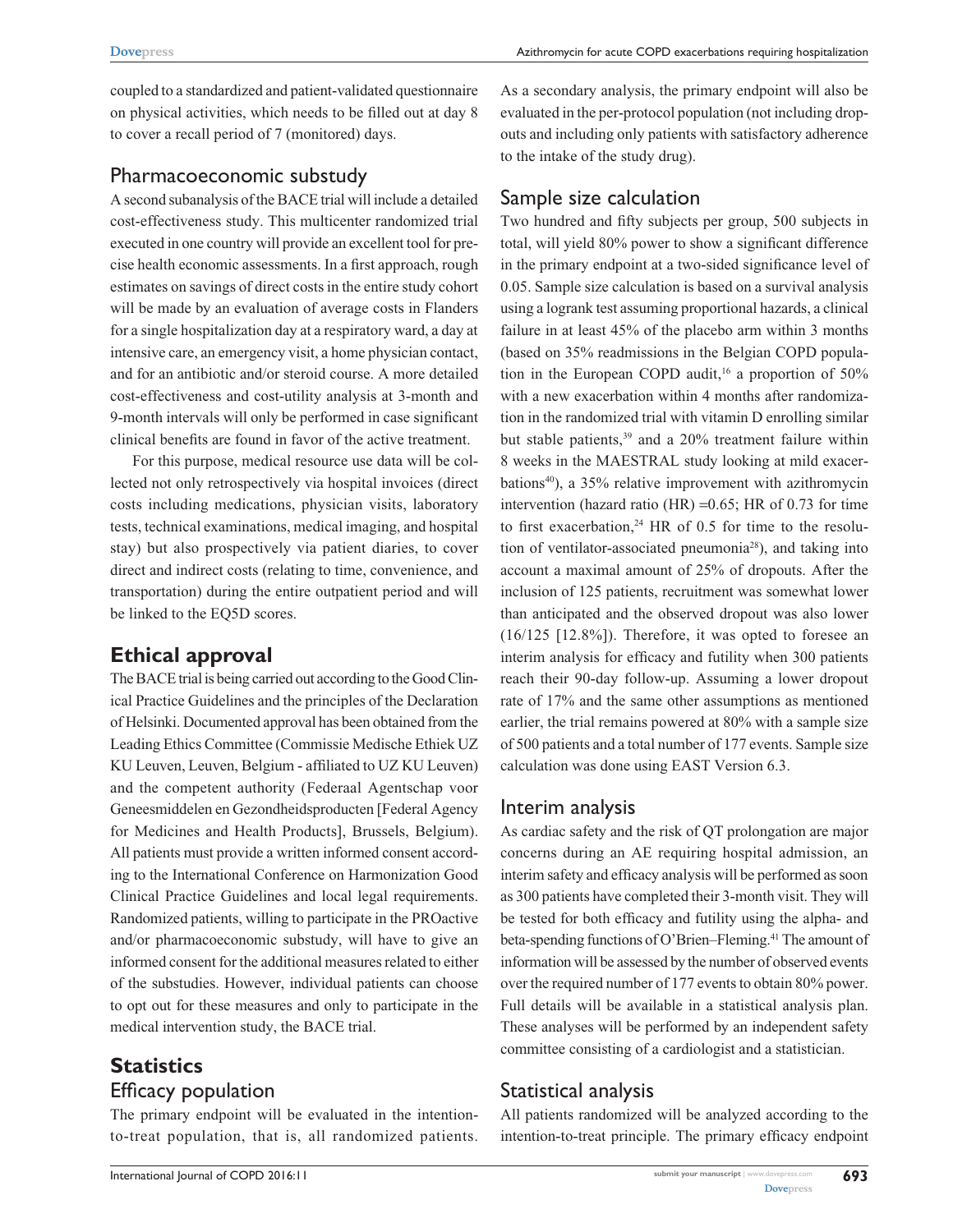will be analyzed by means of a logrank test. In addition, a hazard ratio with a 95% confidence interval from a Cox proportional hazards model will be provided. A serial gatekeeping method<sup>42</sup> will be used to control the family-wise type I error of the key secondary endpoints that will be addressed in the following hierarchy: number of clinical failures at day 90, symptom CAT score at day 90, and total days of steroid use at day 90. All other secondary outcomes and all analyses performed at day 90 and day 270 will be considered as exploratory. A 5% significance level will be used. Full details will be available in a statistical analysis plan which will be finalized before the interim analysis.

## **Data acquisition and analysis**

Data will be collected in an electronic case report form by the local investigators and their dedicated clinical trial assistants, and will be monitored by the central study coordinators of the BACE trial blinded to the randomization code prior to a total database lock. There is no external clinical research organization. Particular attention will go to the adjudication of the primary endpoint as this is a composite one of which all components bear the same weight. For the interim as well as the final analysis, the database will also be checked for outliers after, respectively, the 300th patient has completed his day 90 visit and after the last patient has completed his day 270 follow-up visit. These outliers will be linked to the original on-site documents for revision via queries to the local investigators and clinical trial assistants. After database lock, the randomization code will be broken and the statistical analysis will be performed according to a comprehensive statistical plan which defines primary, secondary, safety, and subgroup analyses.

## **Conclusion**

This randomized placebo-controlled trial aims to establish an appropriate but more restricted use of azithromycin during and immediately after hospital admission for a severe exacerbation of COPD to overcome the highest risk period for treatment failure, relapse, and death. The proposed intervention will deal not only with short-term in-hospital outcomes but also with the relapse rate during the 3 months after discharge, a period known to have the highest risk for deterioration.

By reducing the dose and the duration of treatment with azithromycin and by targeting the treatment to acute periods with the highest risk for treatment failure, benefits may counterbalance potential side effects of macrolides, which may result in a new treatment strategy for severe AE of COPD. If proven to be safe and effective, a breakthrough in the acute treatment setting will be obtained and the chronic use of high-dose azithromycin in a large and poorly defined population of patients with COPD, with inherent risks and side effects, will be reserved for well-defined subgroups.

### **Acknowledgments**

The BACE trial is funded by a grant from the Agentschap voor Innovatie door Wetenschap en Technologie (IWT) through the Toegepast Biomedisch onderzoek met een primair Maatschappelijke finaliteit (TBM) program: IWT–TBM number: 130233. KV is supported by the IWT. Financial support for study logistics is also received from Teva Pharma Belgium. Neither IWT nor Teva Pharma Belgium is involved in the study design, in the collection, analysis, and interpretation of data, in the writing of the manuscript, or in the decision to submit the manuscript for publication. The trial is also approved and supported by the Belgian Thoracic Society which provided logistic support for the organization of the investigators' meetings. Special thanks goes to the Clinical Trial Center of UZ Leuven and the contract unit of KU Leuven Research and Development in supporting the financial contracts and legal aspects of the trial organization. Finally, the BACE trial investigators are acknowledged for their participation and the inclusion of the study patients: Vincent Ninane (CHU Saint-Pierre, Brussels, Belgium), Joseph Aumann (Jessa Ziekenhuis, Hasselt, Belgium), Ingel K Demedts (AZ Delta Roeselare-Menen, Roeselare, Belgium), Hans Slabbynck (ZNA Middelheim, Antwerpen, Belgium), Eric Marchand (CHU de Mont-Godinne, Yvoir, Belgium), Christel Haenebalcke (AZ Sint-Jan, Brugge-Oostende, Belgium), Rudi Peché (CHU de Charleroi, Charleroi, Belgium), Guy G Brusselle (UZ Gent, Gent, Belgium), Walter Vincken and Shane Hanon (UZ Brussel, Brussels, Belgium), Jean-Louis Corhay (CHU de Liège, Luik, Belgium), Michiel Haerens (AZ Groeninge, Kortrijk, Belgium), Antoine Fremault (Grand Hôpital de Charleroi, Charleroi, Belgium), Tine Lauwerier (Imeldaziekenhuis, Bonheiden, Belgium), Alix Debrock (Sint Augustinus Ziekenhuis, Antwerpen, Belgium), Jan Lamont (Maria Middelares Ziekenhuis, Gent, Belgium), Geert Tits (Sint-Andriesziekenhuis, Tielt, Belgium), Paul Jordens (Onze-Lieve-Vrouwziekenhuis, Aalst, Belgium), Alain Delobbe (Clinique Reine Astrid, Malmedy, Belgium), Jean-Benoît Martinot (Clinique Sainte-Elisabeth, Namur, Belgium).

#### **Author contributions**

Conception and design: WJ and GGB. All authors contributed toward data analysis, drafting and critically revising the paper, gave final approval of the version to be published, and agree to be accountable for all aspects of the work.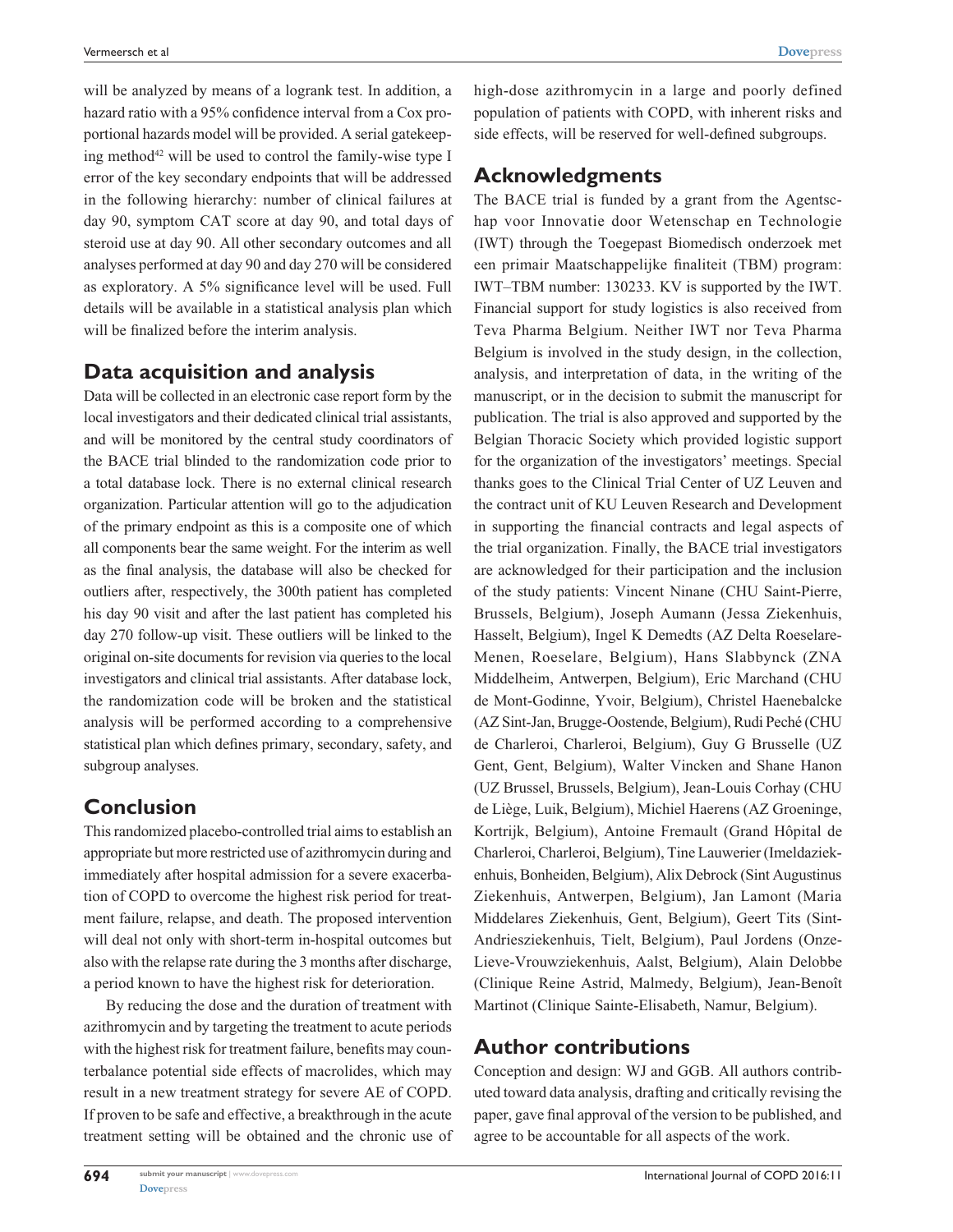# **Disclosure**

The authors report no conflicts of interest in this work.

#### **References**

- 1. Celli BR, Decramer M, Wedzicha JA, et al. An official American Thoracic Society/European Respiratory Society statement: research questions in COPD. *Eur Respir Rev*. 2015;24:159–172.
- 2. Dewar M, Curry RW Jr. Chronic obstructive pulmonary disease: diagnostic considerations. *Am Fam Physician*. 2006;73:669–676.
- 3. Janssens W, Lehouck A, Decramer M, et al. *Vitamin D and the Lung: Mechanisms and Disease Associations*. Massachusetts: Springer; 2012: 239–260.
- 4. Vestbo J, Hurd SS, Agusti AG, et al. Global strategy for the diagnosis, management, and prevention of chronic obstructive pulmonary disease: GOLD executive summary. *Am J Respir Crit Care Med*. 2013; 187:347–365.
- 5. Decramer M, De BF, Del PA, et al. Systemic effects of COPD. *Respir Med*. 2005;99(suppl B):S3–S10.
- 6. Laveneziana P, Palange P. Physical activity, nutritional status and systemic inflammation in COPD. *Eur Respir J*. 2012;40:522–529.
- 7. Brusselle GG, Joos GF, Bracke KR. New insights into the immunology of chronic obstructive pulmonary disease. *Lancet*. 2011;378: 1015–1026.
- 8. Wedzicha JA, Seemungal TA. COPD exacerbations: defining their cause and prevention. *Lancet*. 2007;370:786–796.
- 9. Wilson R, Sethi S, Anzueto A, et al. Antibiotics for treatment and prevention of exacerbations of chronic obstructive pulmonary disease. *J Infect*. 2013;67:497–515.
- 10. Seemungal TA, Donaldson GC, Paul EA, et al. Effect of exacerbation on quality of life in patients with chronic obstructive pulmonary disease. *Am J Respir Crit Care Med*. 1998;157:1418–1422.
- 11. Wilson R, Anzueto A, Miravitlles M, et al. A novel study design for antibiotic trials in acute exacerbations of COPD: MAESTRAL methodology. *Int J Chron Obstruct Pulmon Dis*. 2011;6:373–383.
- 12. Donath E, Chaudhry A, Hernandez-Aya LF, et al. A meta-analysis on the prophylactic use of macrolide antibiotics for the prevention of disease exacerbations in patients with chronic obstructive pulmonary disease. *Respir Med*. 2013;107:1385–1392.
- 13. Calverley P, Pauwels R, Vestbo J, et al. Combined salmeterol and fluticasone in the treatment of chronic obstructive pulmonary disease: a randomised controlled trial. *Lancet*. 2003;361:449–456.
- 14. Tashkin DP, Celli B, Senn S, et al. A 4-year trial of tiotropium in chronic obstructive pulmonary disease. *N Engl J Med*. 2008;359:1543–1554.
- 15. Criner GJ, Bourbeau J, Diekemper RL, et al. Executive summary: prevention of acute exacerbation of COPD: American College of Chest Physicians and Canadian Thoracic Society Guideline. *Chest*. 2015; 147:883–893.
- 16. Lopez-Campos JL, Hartl S, Pozo-Rodriguez F, et al. European COPD audit: design, organisation of work and methodology. *Eur Respir J*. 2013;41:270–276.
- 17. Sethi S, Murphy TF. Infection in the pathogenesis and course of chronic obstructive pulmonary disease. *N Engl J Med*. 2008;359:2355–2365.
- 18. Suissa S, Dell'Aniello S, Ernst P. Long-term natural history of chronic obstructive pulmonary disease: severe exacerbations and mortality. *Thorax*. 2012;67:957–963.
- 19. Coeman M, van DY, Bauters F, et al. Neomacrolides in the treatment of patients with severe asthma and/or bronchiectasis: a retrospective observational study. *Ther Adv Respir Dis*. 2011;5:377–386.
- 20. Kudoh S, Azuma A, Yamamoto M, et al. Improvement of survival in patients with diffuse panbronchiolitis treated with low-dose erythromycin. *Am J Respir Crit Care Med*. 1998;157:1829–1832.
- 21. Saiman L, Marshall BC, Mayer-Hamblett N, et al. Azithromycin in patients with cystic fibrosis chronically infected with *Pseudomonas aeruginosa*: a randomized controlled trial. *JAMA*. 2003;290: 1749–1756.
- 22. Vos R, Vanaudenaerde BM, Verleden SE, et al. A randomised controlled trial of azithromycin to prevent chronic rejection after lung transplantation. *Eur Respir J*. 2011;37:164–172.
- 23. Wong C, Jayaram L, Karalus N, et al. Azithromycin for prevention of exacerbations in non-cystic fibrosis bronchiectasis (EMBRACE): a randomised, double-blind, placebo-controlled trial. *Lancet*. 2012; 380:660–667.
- 24. Albert RK, Connett J, Bailey WC, et al. Azithromycin for prevention of exacerbations of COPD. *N Engl J Med*. 2011;365:689–698.
- 25. Wenzel RP, Fowler AA 3rd, Edmond MB. Antibiotic prevention of acute exacerbations of COPD. *N Engl J Med*. 2012;367:340–347.
- 26. Simoens S, Laekeman G, Decramer M. Preventing COPD exacerbations with macrolides: a review and budget impact analysis. *Respir Med*. 2013;107:637–648.
- 27. Spagnolo P, Fabbri LM, Bush A. Long-term macrolide treatment for chronic respiratory disease. *Eur Respir J*. 2013;42:239–251.
- 28. Giamarellos-Bourboulis EJ, Pechere JC, Routsi C, et al. Effect of clarithromycin in patients with sepsis and ventilator-associated pneumonia. *Clin Infect Dis*. 2008;46:1157–1164.
- 29. Johnston SL, Blasi F, Black PN, et al. The effect of telithromycin in acute exacerbations of asthma. *N Engl J Med*. 2006;354:1589–1600.
- 30. *Global strategy for the diagnosis, management, and prevention of COPD: updated 2015*. Global Initiative for Chronic Obstructive Lung Disease; 2015. Available from: [http://www.goldcopd.org/guidelines](http://www.goldcopd.org/guidelines-global-strategy-for-diagnosis-management.html)[global-strategy-for-diagnosis-management.html](http://www.goldcopd.org/guidelines-global-strategy-for-diagnosis-management.html). Accessed August 31, 2015.
- 31. Leuppi JD, Schuetz P, Bingisser R, et al. Short-term vs conventional glucocorticoid therapy in acute exacerbations of chronic obstructive pulmonary disease: the REDUCE randomized clinical trial. *JAMA*. 2013;309:2223–2231.
- 32. Walters JA, Wang W, Morley C, et al. Different durations of corticosteroid therapy for exacerbations of chronic obstructive pulmonary disease. *Cochrane Database Syst Rev*. 2011;10:CD006897.
- 33. Cheng T, Gong Y, Guo Y, et al. Systemic corticosteroid for COPD exacerbations, whether the higher dose is better? A meta-analysis of randomized controlled trials. *Clin Respir J*. 2013;7:305–318.
- 34. Shepard RM, Falkner FC. Pharmacokinetics of azithromycin in rats and dogs. *J Antimicrob Chemother*. 1990;25(suppl A):49–60.
- 35. Foulds G, Shepard RM, Johnson RB. The pharmacokinetics of azithromycin in human serum and tissues. *J Antimicrob Chemother*. 1990; 25(suppl A):73–82.
- 36. Vos R, Vanaudenaerde BM, Verleden SE, et al. Anti-inflammatory and immunomodulatory properties of azithromycin involved in treatment and prevention of chronic lung allograft rejection. *Transplantation*. 2012;94:101–109.
- 37. Niewoehner DE, Erbland ML, Deupree RH, et al. Effect of systemic glucocorticoids on exacerbations of chronic obstructive pulmonary disease. Department of Veterans Affairs Cooperative Study Group. *N Engl J Med*. 1999;340:1941–1947.
- 38. Van RH, Raste Y, Louvaris Z, et al. Validity of six activity monitors in chronic obstructive pulmonary disease: a comparison with indirect calorimetry. *PLoS One*. 2012;7:e39198.
- 39. Lehouck A, Mathieu C, Carremans C, et al. High doses of vitamin D to reduce exacerbations in chronic obstructive pulmonary disease: a randomized trial. *Ann Intern Med*. 2012;156:105–114.
- 40. Wilson R, Anzueto A, Miravitlles M, et al. Moxifloxacin versus amoxicillin/clavulanic acid in outpatient acute exacerbations of COPD: MAESTRAL results. *Eur Respir J*. 2012;40:17–27.
- 41. DeMets DL, Lan KK. Interim analysis: the alpha spending function approach. *Stat Med*. 1994;13:1341–1352.
- 42. Bauer P, Rohmel J, Maurer W, et al. Testing strategies in multi-dose experiments including active control. *Stat Med*. 1998;17:2133–2146.